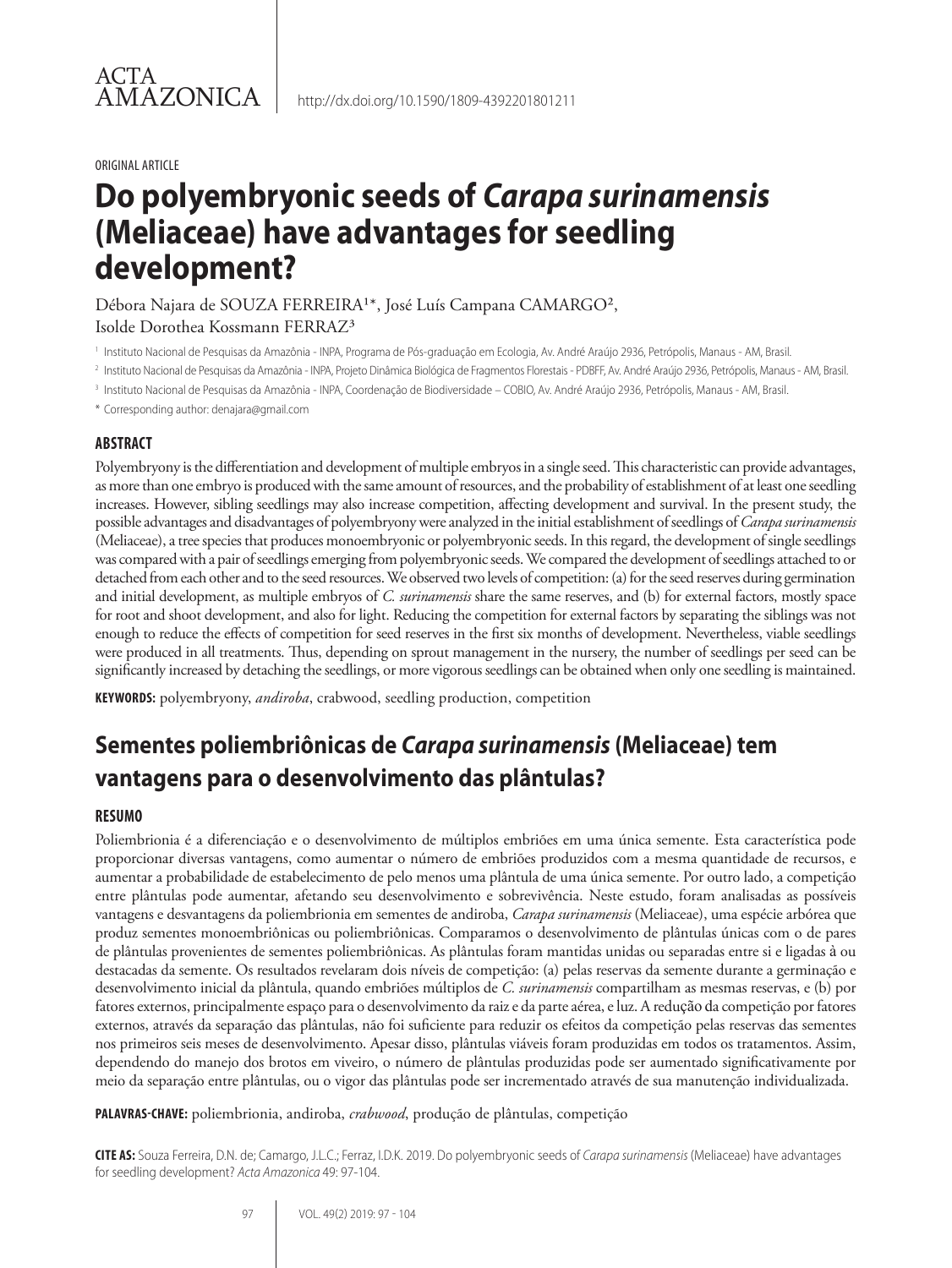

## **INTRODUCTION**

At least two species of the genus *Carapa* have been recorded in central Amazonia: *C. guianensis* (Aubl.) and *C. surinamensis*  (Miq.). The trees occur predominantly along rivers and creeks, but also in unflooded forest (Kenfack 2011). These multiple-use trees, commonly known in Brazil as *andiroba*, or crabwood on the international market, are important to the local economy, their wood being employed in the construction and furniture industries (Bauch and Dünisch 2000). Andiroba seed oil extraction has been known for centuries (Aublet 1775). The oil is used for medicinal purposes (Silva *et al.* 2012) and increasingly in the cosmetics industry in recent years (Boufleuer 2004; Shanley and Medina 2005; Mendonça and Ferraz 2007).

The large seeds of *Carapa* spp*.* contain a tiny embryonic axis in a homogenous mass of reserves, as the cotyledons are fused (*i.e.* conferruminate) and visibly indistinguishable (Harshberger 1902). Multiple embryonic axes were recorded for *C. surinamensis*  (Fisch *et al.* 1995, Amoêdo and Ferraz 2017), which was previously designated as *Carapa procera* (see Kenfack 2011). In the region of Manaus, in the central Brazilian Amazon, two to five seedlings per seed can develop in up to 50% of the seeds (de Souza Ferreira *et al*. 2017). Despite the absence of information on the origin and development of multiple seedlings in *Carapa*, the phenomenon is unusual in Meliaceae (Ghosh 1972; Carman 1997; Wilde 2007; Rai 2014; Hiwale 2015).

Multiple embryos can arise from diverse origins, such as adventitious polyembryony from maternal tissues or cleavage polyembryony from the fertilized embryo, thus, embryos can be genetically different (Ganeshaiah *et al*. 1991; Bewley *et al*. 2013). Few studies have attempted to relate polyembryony to intraspecific competition of descendants from the same seed (Blanchard *et al.* 2010), but it is known that sibling seeds may differ in individual development and in relative fitness and survival (Cheplick 1992; Martínez-Gómes and Gradziel 2003). In addition, in seeds with fused cotyledons, there may be an optimization of resources, as the same amount of seed reserves may be distributed according to microsite conditions and fitness between seedlings. Alternatively, when seed reserves are shared, competition between seedlings may be increased (Cheplick 1992; Ladd and Cappuccino 2005; Mendes-Rodrigues *et al.* 2012).

As the consequences of multiple embryos of *C. surinamensis* for seedling development and establishment are not known, we evaluated the consequences of polyembryony for initial seedling development by comparing single and sibling seedlings from both monoembyonic and polyembryonic seeds, without focusing on their possible genetic similarities or differences. Competition was eliminated following expansion of the first leaves to compare seedling fitness after six months of development in the nursery.

## **MATERIAL AND METHODS**

#### **Seed collection and processing**

Seeds of *Carapa surinamensis* were collected from three sites near Manaus, Amazonas state, Brazil: Adolpho Ducke Forest Reserve (02º55'S, 59º59'W) and the experimental forestry station Estação Experimental de Sivicultura Tropical (02º35'55"S, 60º02'14"W), both belonging to the National Institute for Amazonian Research (*Instituto Nacional de Pesquisas da Amazônia* – INPA), and Amorins Ranch (02°45'19"S, 59°55'58"W), a private rural property located 20 km north of Manaus.

During natural seed dispersal, seeds and mature fruits were collected beneath the mother trees and, due to the recalcitrant character of the seeds (Connor *et al*. 1998), transported immediately to the laboratory in plastic bags. Seed extraction was accomplished by manual removal from the fruit valves with the help of a knife. Immediately after removal of the fruit debris, the seeds were numbered, and individual seed mass was determined for at least one thousand seeds with a precision of 0.001 g. When we were unable to set up the experiments immediately, the seeds were kept in plastic bags and stored in a cool chamber at 15 °C for a maximum period of seven days. Before planting, the seeds were submerged in water for a period of 24 h to eliminate by drowning the larvae of *Hypsipyla*  sp., a lepidopteran known as a seed borer, which infests and damages seeds of *Carapa* (Ferraz *et al*. 2002).

#### **Experimental design**

Seeds were sown in plastic trays ( $55 \times 25 \times 15$  cm) at 2 cm depth in moistened vermiculite of medium granulation (Brasil Minérios®). The trays were placed in a greenhouse roofed with transparent polyethylene. During the experiment, diurnal temperature varied between 20 and 35 °C, the average relative humidity was 80%, and light incidence varied from 0.12 to  $3.53 \times 10$  µmol m<sup>-2</sup> s<sup>-1</sup>. Shoot emergence above the substrate was assessed daily, and each new seedling was marked with a colored tape. Tapes with different colours helped to indicate the temporal sequence of germinations of the same seed. Only seeds which produced one or two shoots were used in the experiments, and named hereafter monoembryonic or polyembryonic seeds, respectively. We employed 30 germinated seeds per treatment. As it was not possible to predict how many seedlings would germinate per seed, some treatments had a smaller final number of replicates (Table 1). Seeds which produced more than two seedlings were discarded.

In order to evaluate whether presence or absence of a sibling seedling or seed reserves affect initial seedling development and development after the expansion of the first two eophylls, the seedlings with their respective seeds were distributed among six treatments about 15 days after germination: (1) monoembryonic seed with one seedling maintained attached to the seed (MA-1); (2) monoembryonic seed with one seedling detached from the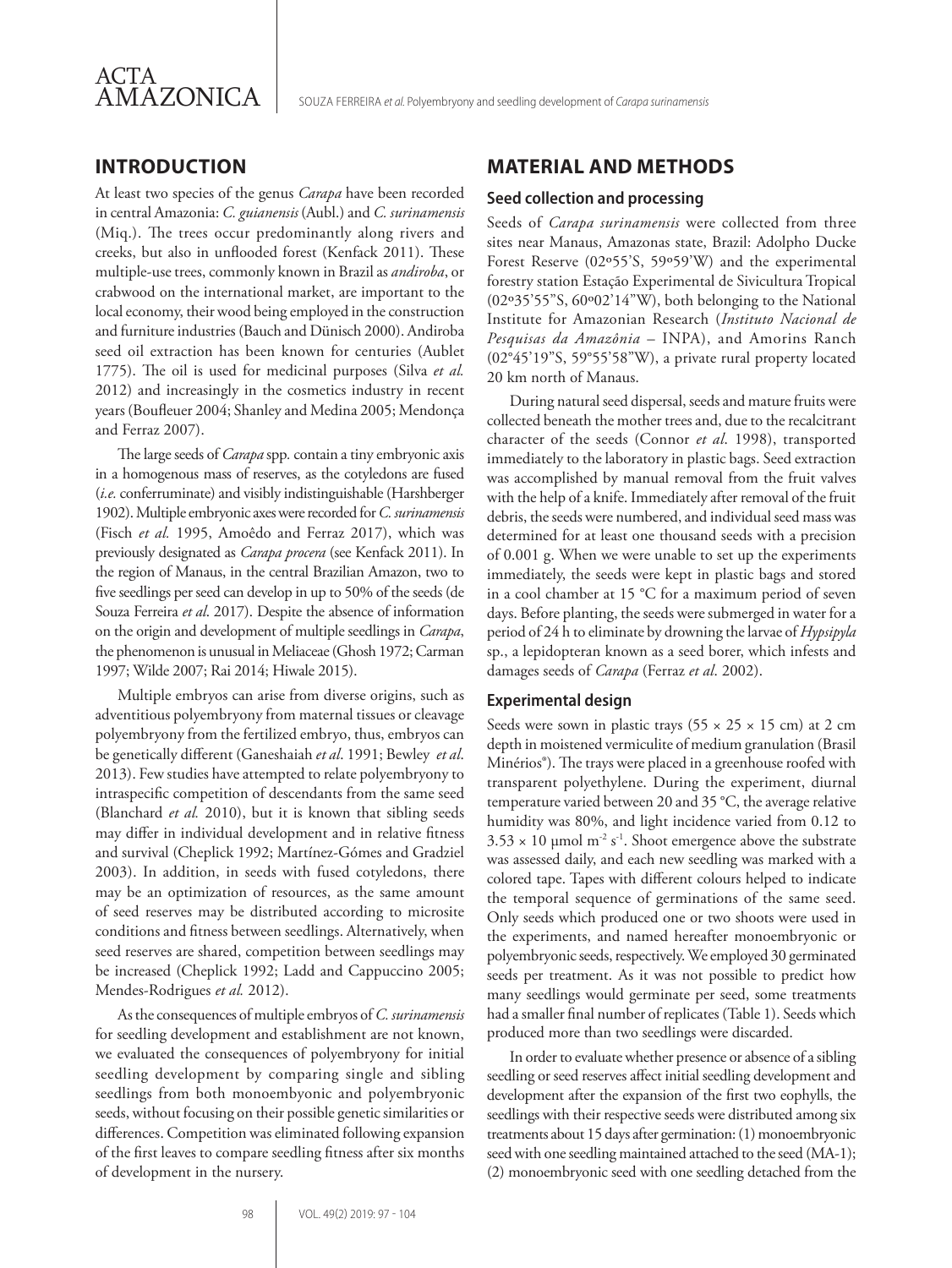| Table 1. Response variables of Carapa surinamensis seedlings after 180 days under different treatments. N = final sample size for each treatment. Values are the mean               |
|-------------------------------------------------------------------------------------------------------------------------------------------------------------------------------------|
| ± standard deviation. Data for treatments PA-2 and PD-2 are shown as averaged means of the two germinated seedlings per seed and as individual means for the first                  |
| (1st) and second (2 <sup>nd</sup> ) emerged seedlings. Survival of seedlings were compared with a chi-square test while number of leaves and leaflets, total biomass and root/shoot |
| ratio were compared with factorial analyses of variance using GLM. Root and shoot biomass were used for the calculation of the root/shoot ratio. For more details on                |
| treatments, see Figure 1. Table 2 summarizes the statistical analyses.                                                                                                              |

| Treatment       | N  | Survival<br>(% ) | Height<br>(cm) | Number of<br>leaves | Number of<br>leaflets | Root dry<br>biomass (g) | Shoot dry<br>biomass (q) | Total dry<br>biomass (q) | Root/shoot ratio |
|-----------------|----|------------------|----------------|---------------------|-----------------------|-------------------------|--------------------------|--------------------------|------------------|
| $MA-1$          | 30 | 100              | $38.5 \pm 6.4$ | $7.4 + 2.2$         | $10.2 + 4.4$          | $5.3 \pm 3.2$           | $7.6 \pm 3.8$            | $13.0 \pm 6.9$           | $0.67 \pm 0.21$  |
| $MD-1$          | 26 | 77               | $40.1 \pm 8.9$ | $8.3 \pm 1.9$       | $12.6 \pm 4.9$        | $4.9 \pm 2.4$           | $9.6 + 4.0$              | $14.6 \pm 6.2$           | $0.51 \pm 0.12$  |
| $PA-1$          |    | 99               | $43 \pm 5.7$   | $8.7 \pm 0.5$       | $12.0 \pm 2.0$        | $6.2 + 1.7$             | $9.8 \pm 2.8$            | $16.0 + 4.4$             | $0.63 \pm 0.09$  |
| $PD-1$          | 27 | 90               | $38.4 \pm 6.2$ | $8.3 + 3.5$         | $11.2 + 4.3$          | $5.0 + 2.4$             | $8.4 + 3.9$              | $13.4 \pm 6.2$           | $0.60 \pm 0.14$  |
| $PA-2$          | 43 |                  | $39.9 \pm 8.4$ | $6.7 + 1.6$         | $8.7 + 3.1$           | $3.7 \pm 2.6$           | $4.8 + 3.0$              | $16.0 + 4.8$             | $0.79 + 0.32$    |
| 1 <sup>st</sup> | 22 | 91               | $34.8 \pm 5.4$ | $6.7 \pm 1.3$       | $9.2 \pm 2.7$         | $4.8 \pm 2.4$           | $6.1 \pm 2.9$            | $10.9 + 4.9$             | $0.80 + 0.26$    |
| 2 <sub>nd</sub> | 21 | 87               | $26.8 \pm 9.1$ | $6.6 \pm 1.8$       | $8.2 \pm 3.4$         | $2.6 \pm 2.4$           | $3.4 \pm 2.6$            | $6.0 + 4.9$              | $0.77 \pm 0.37$  |
| $PD-2$          | 29 |                  | $34.1 \pm 8.3$ | $7.7 \pm 1.7$       | $9.2 \pm 2.9$         | $3.0 \pm 1.9$           | $5.1 \pm 3.1$            | $14.8 \pm 4.7$           | $0.57 \pm 0.11$  |
| 1st             | 18 | 90               | $37 \pm 6.4$   | $7.9 + 1.8$         | $10.1 \pm 3.2$        | $3.9 + 1.9$             | $6.4 + 3.1$              | $10.3 + 4.9$             | $0.60 + 0.07$    |
| 2nd             | 11 | 60               | $79.3 + 9.1$   | $7.3 \pm 1.3$       | $7.8 \pm 1.8$         | $1.6 \pm 0.9$           | $2.9 \pm 1.4$            | $4.3 \pm 2.3$            | $0.52 + 0.14$    |

seed (MD-1); (3) polyembryonic seed with the first seedling maintained attached to the seed and the second eliminated (PA-1); (4) polyembryonic seed with the first seedling detached from the seed and the second eliminated (PD-1); (5) polyembryonic seed with both seedlings maintained attached to the seed (PA-2); and (6) polyembryonic seed with both seedlings detached from the seed (PD-2) (Figure 1). The two seedlings in each replicate of PA-2 and PD-2 were marked as described above to identify the first and second in order of emergence.

The detachment of the seedlings and the exclusion of the second seedling were executed manually with a sharp knife, to cause as little harm as possible to the seedlings and the remaining seed. After detachment, seedlings were transplanted to pots of 1.7 L containing vermiculite, with one or two seedlings according to the treatment. Biweekly, foliar fertilization



**Figure 1.** Scheme of the six treatments applied to the seedlings of *Carapa surinamensis* after the development of the first pair of leaves. MA-1: monoembryonic seeds with a single seedling maintained attached to the seed; MD-1: monoembryonic seeds with a single seedling detached from the seed; PA-1: polyembryonic seeds with the first seedling attached to the seed and the second eliminated; PD-1: polyembryonic seeds with the first seedling detached from the seed and the second eliminated; PA-2: polyembryonic seeds with two seedlings, both maintained attached to the seed; PD-2: polyembryonic seeds with two seedlings, both detached from the seed.

99 VOL. 49(2) 2019: 97 - 104

was applied to all seedlings, following the manufacturer's recommendations (Yogen®, 2 g l<sup>-1</sup>, NPK 30:10:10).

The transplants were monitored for 180 days. At the end of this period we measured shoot height up to the shoot meristem and the number of leaves and leaflets per shoot. Root and shoot biomass were carefully rinsed in tap water, to eliminate any attached vermiculite, and then dried in an oven at 75 °C until stabilization of weight in repeated measurements every 24 h, to obtain root and shoot dry matter (precision 0.001 g). Then we calculated the root/shoot ratio by dividing the individual root dry biomass value by the shoot dry biomass value.

#### **Statistical analyses**

A chi-square test was used to compare the survival of seedlings among treatments. Response variables height, biomass, number of leaves, number of leaflets and root-shoot ratio were compared among treatments using a GLM procedure for factorial analyses of variance ( $p < 0.05$ ). We used a separate model for each variable, considering the factors, with two levels each: number of seedlings developed by each seed, the presence or absence of seed reserves during development (attached or detached), and the order of germination ( $1<sup>st</sup>$  or  $2<sup>nd</sup>$ ). In treatments in which two seedlings developed (PA-2 and PD-2) we considered each seedling separately, but in the data matrices these seedlings were identified as coming from the same seed. Gamma distribution was used for data on seedling height, biomass and root-shoot ratio, and the Poisson distribution for data on leaves and leaflets. To compare the biomass of single seedlings with the sum of the biomass of seedling pairs from the same seed, we used only those where both seedlings survived until the final assessment of the experiment, and considered the number of seedlings developed by a seed and the presence or absence of seed reserves during development. A simple linear regression was used to analyze whether there was a relationship between initial seed mass and seedling dry mass.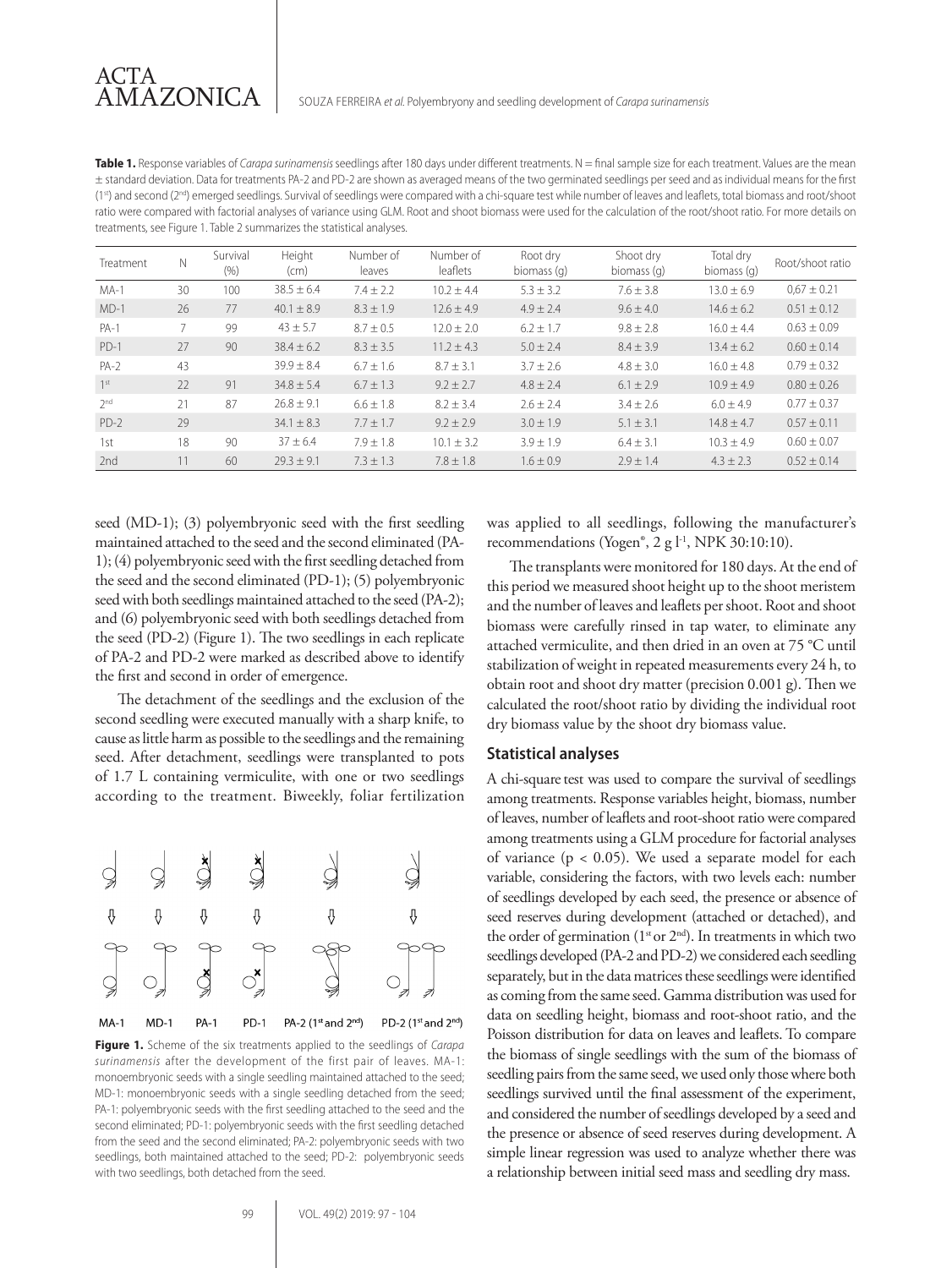

## **RESULTS**

Individual seed weight ranged from 6.4 to 28.4 g. Seedling survival was above 60% for all treatments (Table 1), but varied significantly among treatments ( $\chi^2$  = 23.61, df = 7, p < 0.05). In the treatments in which seedlings were maintained attached to the seeds (MA-1, PA-1 and PA-2) survival was ≥ 87%, with the lowest value for the second seedling of PA-2  $(PA-2-2<sup>nd</sup>)$ . Considering the sum of the survivors in PA-2, the seed:seedling ratio in these polyembrionic seeds was 1:1.8. Seedlings detached from the seeds (MD-1, PD-1 and PD-2) had higher mortality (from 1% to 27%) in relation to the corresponding treatments with attached seedlings. The second seedlings to emerge in PD-2 had the lowest survival (60%) among all treatments. However, if we also consider the sum of survivors of PD-2, the polyembryonic seeds had a higher chance of establishing a seedling, even with a lower individual survival.

Shoot height varied significantly among treatments with significant influences of the number of seedlings developed by seed and emergence order (Figure 2, Table 2). In this way, seedling height was similar between naturally and manipulated single seedlings (MA-1 and PA-1), even when the seedlings were detached from the seeds (MD-1 and PD-1). The single seedlings (MA-1, PA-1, MD-1 and PD-1) were taller than individuals from pairs (PA-2 and PD-2) (Table 1). First seedlings had similar heights among themselves (MA-1, PA-1, MD-1, PD-1, PA-2-1 $\text{st}$  and PD-2-1 $\text{st}$ ) and were taller than the second seedlings (PA-2-2<sup>nd</sup> and PD-2-2<sup>nd</sup>).

The average number of leaves also varied significantly among treatments. Seedlings in treatments with seed



**Figure 2.** Shoot height of *Carapa surinamensis* seedlings after 180 days under six treatments. Data were compared with a factorial analysis of variance using GLM. Results were influenced by number of developed seedlings per seed and emergence order. Columns represent mean values, and bars the standard deviation. For more details on treatments, see Material and Methods and Figure 1. Table 2 summarizes the statistical analyses.

**Table 2.** Summary of the results of factorial analyses of variance using GLM with response variables height, dry biomass, number of leaves, number of leaflets, root/shoot ratio and dry biomass using the sum of dry biomass of seedling pairs  $(1^{st} + 2^{nd})$ . The factors were number of seedling developed by seed (N seedlings), emergence order (1<sup>st</sup> or 2<sup>nd</sup>), and presence or absence of seed reserves (attached or detached). Statistically significant values are marked with \* (p<0.05).

| Parameter                          | Estimate    | Std. Error | T value  | P value                 |  |  |  |  |  |  |  |
|------------------------------------|-------------|------------|----------|-------------------------|--|--|--|--|--|--|--|
| Height                             |             |            |          |                         |  |  |  |  |  |  |  |
| Intercept                          | 0.0251766   | 0.0006866  | 36.667   | $< 2 \times 10^{-16}$   |  |  |  |  |  |  |  |
| N seedlings                        | 0.0023563   | 0.0011146  | 2.114    | $0.0361*$               |  |  |  |  |  |  |  |
| 1 <sup>st</sup> or 2 <sup>nd</sup> | 0.0081691   | 0.0016676  | 4.899    | 2.37×10 <sup>-6 *</sup> |  |  |  |  |  |  |  |
| Attached or detached               | 0.0006999   | 0.0009431  | 0.0742   | 0.4591                  |  |  |  |  |  |  |  |
| Dry biomass                        |             |            |          |                         |  |  |  |  |  |  |  |
| Intercept                          | 0.72918     | 0.005049   | 14.433   | $< 2 \times 10^{-16}$   |  |  |  |  |  |  |  |
| N seedlings                        | 0.021522    | 0.08932    | 2.41     | $0.0171*$               |  |  |  |  |  |  |  |
| 1 <sup>st</sup> or 2 <sup>nd</sup> | 0.089309    | 0.018948   | 4.713    | $5.31\times10^{-6}$ *   |  |  |  |  |  |  |  |
| Attached or detached               | $-0.00102$  | 0.007169   | $-0.142$ | 0.8871                  |  |  |  |  |  |  |  |
| Number of leaves                   |             |            |          |                         |  |  |  |  |  |  |  |
| Intercept                          | 2.12221     | 0.03378    | 62.817   | $< 2 \times 10^{-16}$   |  |  |  |  |  |  |  |
| N seedlings                        | $-0.08545$  | 0.05434    | $-1.573$ | 0.1178                  |  |  |  |  |  |  |  |
| 1 <sup>st</sup> or 2 <sup>nd</sup> | $-0.04653$  | 0.06967    | $-0.668$ | 0.5052                  |  |  |  |  |  |  |  |
| Attached or detached               | $-0.10381$  | 0.04526    | $-2.294$ | $0.0231*$               |  |  |  |  |  |  |  |
| Number of leaflets                 |             |            |          |                         |  |  |  |  |  |  |  |
| Intercept                          | 2.46271     | 0.04355    | 56.555   | $< 2 \times 10^{-16}$   |  |  |  |  |  |  |  |
| N seedlings                        | $-0.15389$  | 0.07109    | $-2.165$ | $0.0319*$               |  |  |  |  |  |  |  |
| 1 <sup>st</sup> or 2 <sup>nd</sup> | $-0.16519$  | 0.09517    | $-1.736$ | 0.0846                  |  |  |  |  |  |  |  |
| Attached or detached               | $-0.08728$  | 0.05912    | $-1.476$ | 0.1419                  |  |  |  |  |  |  |  |
| Root/shoot ratio                   |             |            |          |                         |  |  |  |  |  |  |  |
| Intercept                          | 1.84099     | 0.06629    | 27.77    | $< 2 \times 10^{-16}$   |  |  |  |  |  |  |  |
| N seedlings                        | $-0.20547$  | 0.08566    | $-2.399$ | $0.0176*$               |  |  |  |  |  |  |  |
| 1 <sup>st</sup> or 2 <sup>nd</sup> | 0.08816     | 0.10223    | 0.862    | 0.3898                  |  |  |  |  |  |  |  |
| Attached or detached               | $-0.377$    | 0.07666    | $-4.918$ | $2.18\times10-6*$       |  |  |  |  |  |  |  |
| Dry biomass $(1^{st} + 2^{nd})$    |             |            |          |                         |  |  |  |  |  |  |  |
| Intercept                          | 0.0722574   | 0.0039925  | 18.098   | $< 2 \times 10^{-16}$   |  |  |  |  |  |  |  |
| N seedlings                        | $-0.008439$ | 0.0062919  | $-1.345$ | 0.181                   |  |  |  |  |  |  |  |
| Attached or detached               | 0.0005815   | 0.0056783  | 0.102    | 0.919                   |  |  |  |  |  |  |  |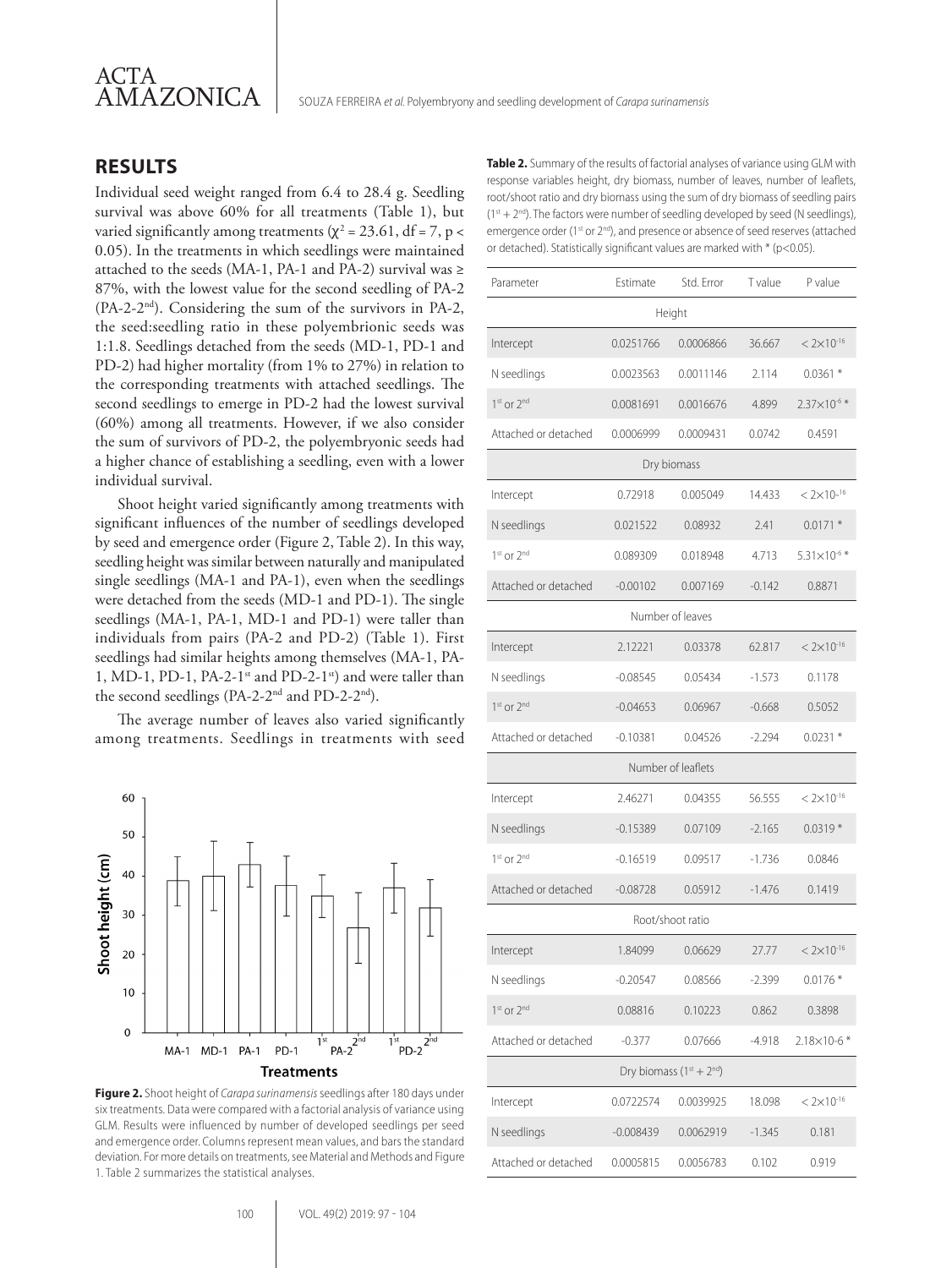## ACTA AMAZONICA

SOUZA FERREIRA *et al.* Polyembryony and seedling development of *Carapa surinamensis*

attachment had significantly more leaves than treatments with detached seedlings (Table 1, Table 2). For leaflets, the variation among treatments was related to the number of seedlings per seed (Table 2), with higher values for single seedlings (MA-1; MD-1; PA-1; PD-1) than for paired seedlings (PA-2, PD-2) (Table 1). By the end of the observation period, the leaves of the seedlings had not yet achieved adult morphology and were in transition between unifoliate (just one leaflet) and compound leaves (with more than one leaflet). Most of the leaves were still unifoliate and the average number of leaflets per leaf was 1.2 to 1.5.

Initial seed mass was not related to seedling dry mass ( $F =$ 3.583,  $p = 0.061$ ,  $R^2 = 0.027$ . However, seedling dry biomass varied significantly, influenced by the number of developed seedlings per seed and emergence order (Figure 3, Table 2). The second seedling to emerge in PA-2 and PD-2 had less biomass than the first seedling in all treatments (MA-1, MD-1, PA-1, PD-1, PA-2-1<sup>st</sup> and PD-2-1<sup>st</sup>). However, considering the sum of the dry biomass of first and second seedlings in PA-2 and PD-2, the values did not differ significantly from those of singleseedling treatments (MA-1, MD-1, PA-1, PD-1) (Table 2).

The root/shoot ratio was also influenced by the number of developed seedlings per seed and by emergence order (Figure 4, Table 2). Naturally single seedlings or single-seedlings after manipulation, attached or not to the seed, showed similar values for the root/shoot ratio, and these values were significantly different between paired seedlings attached or detached from the seed. The second seedling had a higher root/shoot ratio than the first (Table 1).



**Figure 3.** Dry mass of *Carapa surinamensis* seedlings after 180 days under six treatments. Data were compared with a factorial analysis of variance using GLM. Results were influenced by the number of developed seedlings per seed and emergence order. Bars represent 75% of the data, the central line the median, the points the minimum and maximum values, and the vertical lines the standard deviation. For more details on treatments, see Material and Methods and Figure 1. Table 2 summarizes the statistical analyses.



**Figure 4.** Root/shoot ratio of *Carapa surinamensis*seedlings after 180 days under six treatments. Data were compared with a factorial analysis of variance using GLM. Results were influenced by the number of developed seedlings per seed and by the presence or absence of seed reserves. Bars represent 75% of the data, the central line the median, the points the minimum and maximum values, and the vertical lines the standard deviation. For more details on treatments see Material and Methods and Figure 1. Table 2 summarizes the statistical analyses.

#### **DISCUSSION**

Polyembryony has been reported in 115 out of 348 botanical families studied so far (Carman 1997). This characteristic can have impacts on the life cycle of plants. Multiple embryos can result in benefits for the mother plant by increasing the probability of adding individuals to the next generation, but also can increase the energy input for seed production (Hotchkiss *et al.* 2008, Blanchard *et al.* 2010). Polyembryony may allow seedling establishment after partial seed damage, e.g. in white oak (*Quercus alba* (L.), Fagaceae), in which only the seeds with more than one embryo could develop seedlings after rodents had damaged the seeds close to the radicle (McEuen and Steele 2005). However, this advantage was not observed in polyembryonic seeds of *C. surinamensis* (de Souza Ferreira *et al.* 2017). For individuals germinated from polyembryonic seeds, reduced biomass and survival, and increased competition may be the most important drawbacks (Ladd and Cappuccino 2005; Mendes-Rodrigues *et al.* 2011).

It is important to emphasise that *C. surinamensis* has conferruminated cotyledons, and the axes of the embryos are connected to a common seed reserve formed by fused cotyledons (Harshberger 1902; Amoêdo and Ferraz 2017). In this species, seedlings share the same seed reserves, which seems to be a rare characteristic for species with polyembryonic seeds. Therefore, comparison of our results with other species which do not share this morphological characteristic may be limited.

A higher aboveground and total biomass in monoembryonic seedlings in comparison to polyembryonic seedlings was observed in the dog-strangling vine, *Vincetoxicum rossicum* (Barbar) (Apocynaceae), but total polyembryonic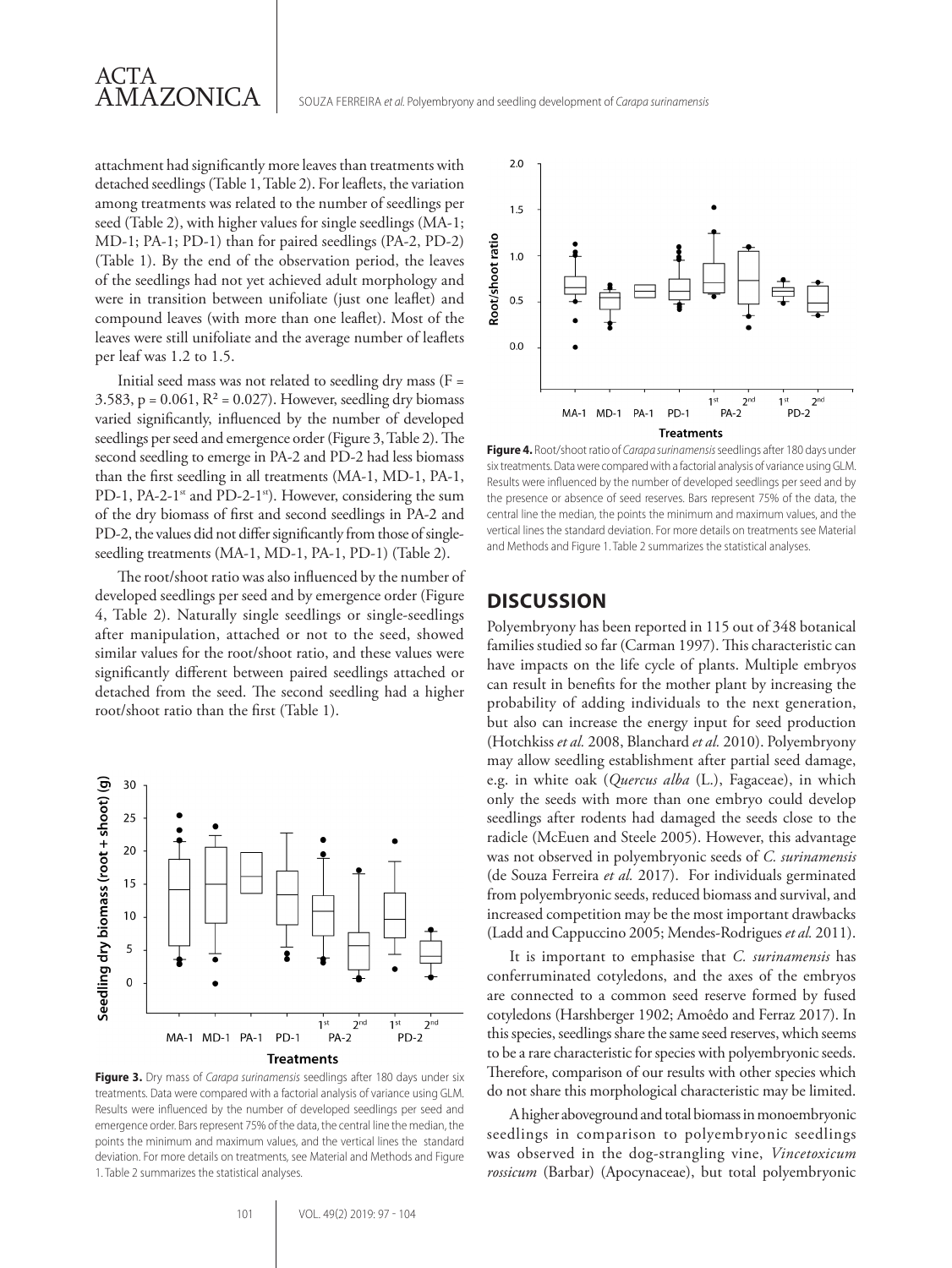seedling biomass per seed was greater than the biomass of monoembryonic seedlings (Blanchard *et al.* 2010). Our results indicated that total seedling biomass was equal in monoembryonic and polyembryonic seedlings, probably because the seed reserves were shared between the pairs of the polyembryonic seedlings. Competition can reduce the growth of seedlings, as was observed in the size of leaf area in dandelion, *Taraxacum* sp. (Asteraceae) (Koven and Jong 2001), seedling height in golden trumpet tree, *Handroanthus chrysotrichus* Mart. ex DC. (Bignoniaceae) (Mendes-Rodrigues *et al*. 2012), and the number of leaves, shoot and root size and biomass in seedlings of pubescent eriotheca, *Eriotheca pubescens* Mart. ex. Zucc. (Malvaceae) (Mendes-Rodrigues *et al.* 2011). In *C. surinamensis* we observed reduced growth of the second seedling in polyembrionic seeds even when competition was prevented by means of seedling separation after the expansion of the first leaves. This suggests that competition started before the detachment of the seedlings. In *Carapa procera* (DC.) depletion of seed reserves by seedling development occurs up to two months after germination (Jansen *et al*. 2006), and the interval between germination of *C. surinamensis* siblings ranged from zero to 46 days (de Souza Ferreira *et al*. 2017).

Polyembrionic seedlings differed from monoembryonic seedlings in the root-to-shoot ratio, and reducing competition by separating siblings altered the results. Competition for seed reserves seemed to have consequences for the competitive strategy of seedlings after germination, increasing belowground biomass to prevent a decrease in survival. Likewise there was a 40 to 70% increase in belowground biomass in double or triple seedlings in comparison to singlet seedlings in *Vincetoxicum rossicum*, although there was no difference in root-to-shoot ratios (Blanchard *et al.* 2010).

The number of seedlings per seed had no influence on survival of *V. rossicum* in a three-years study (Hotchkiss *et al*. 2008). In contrast, polyembrionic seeds of *Handroanthus chrysotrichus* had lower overall seedling survival, but polyembryonic seeds had higher survival probability of at least one seedling per seed (Mendes-Rodrigues *et al*. 2012). Second seedlings of *C. surinamensis* had lower survival after six months in both attached and detached treatments, which suggests that competition for seed reserves between polyembrionic seedlings until the expansion of the first leaves has drawbacks for subsequent survival. Yet, considering the production of seedlings per seed, polyembryony increased the probability of seedling establishment in comparison to monoembryonic seeds in *C. surinamensis*.

Even six months after eliminating competition through first seedling separation in the PD-2 treatment, development of the second seedling continued to be impaired, which may indicate that competition for resources in the early stages of embryonic development is critical for subsequent development of the seedlings. We did not include the isolation of second emerged seedlings (after eliminating the first seedling from polyembrionic seeds) in our experiment, which would have allowed a further assessment of the effect of emergence order on seedling performance. Besides, it is possible that other variables related to seedling development, which were not assessed here, such as leaf area or relative growth rate, could be influenced by the treatment factors.

The results of this study may be useful for andiroba seedling production. About 50% of the seeds of *C. surinamensis* are polyembryonic, and produce from two to five seedlings per seed in non-manipulated seeds, resulting in an average of 1.8 seedlings per seed (de Souza Ferreira *et al.* 2017). Instead of excluding subsequent germinations in order to achieve a more vigorous first seedling, which is the common practice in commercial seedling productions, farmers could employ the strategy used in our PD-2 treatment, waiting for multiple seedling emergence, and then detaching seedlings to be developed separately. With a survival rate of at least 60% of detached seedlings, the number of seedlings produced by the same number of seeds can be increased up to 1.5 times. As our results suggest, the isolated first seedling of polyembryonic seeds can develop with a similar vigour to that of monoembryonic seedlings. The subsequent polyembrionic seedlings, despite an initial lower height, may develop into normal plants, as all essential structures for further development were present.

## **CONCLUSIONS**

In polyembrionic seeds of *Carapa surinamensis,* developing seedlings share the same seed reserves in fused cotyledons, and we detected two levels of competition between sibling seedlings. Firstly, competition for the common reserves during germination and initial development of the seedling, and secondly, competition based on external factors, mostly for space for root and shoot development and competition for light. After six months, the effects of competition for common reserves were still perceptible, and separating the siblings was not enough to overcome this reduction in initial seedling development. Nevertheless, polyembryony of *C. surinamensis* seeds does provide advantages, when considering the number of seedlings produced per seed under a given amount of seed reserves, improving the chances of establishment of at least one seedling. Our results suggest that seedling management by separation of siblings in the plant nursery (15 days after germination) might increase the production of seedlings and can provide economic benefits to producers, who may propagate 1.5 times the number of sprouts with the same number of seeds. On the other hand, maintaining only one seedling can allow the production of more vigorous seedlings with faster development.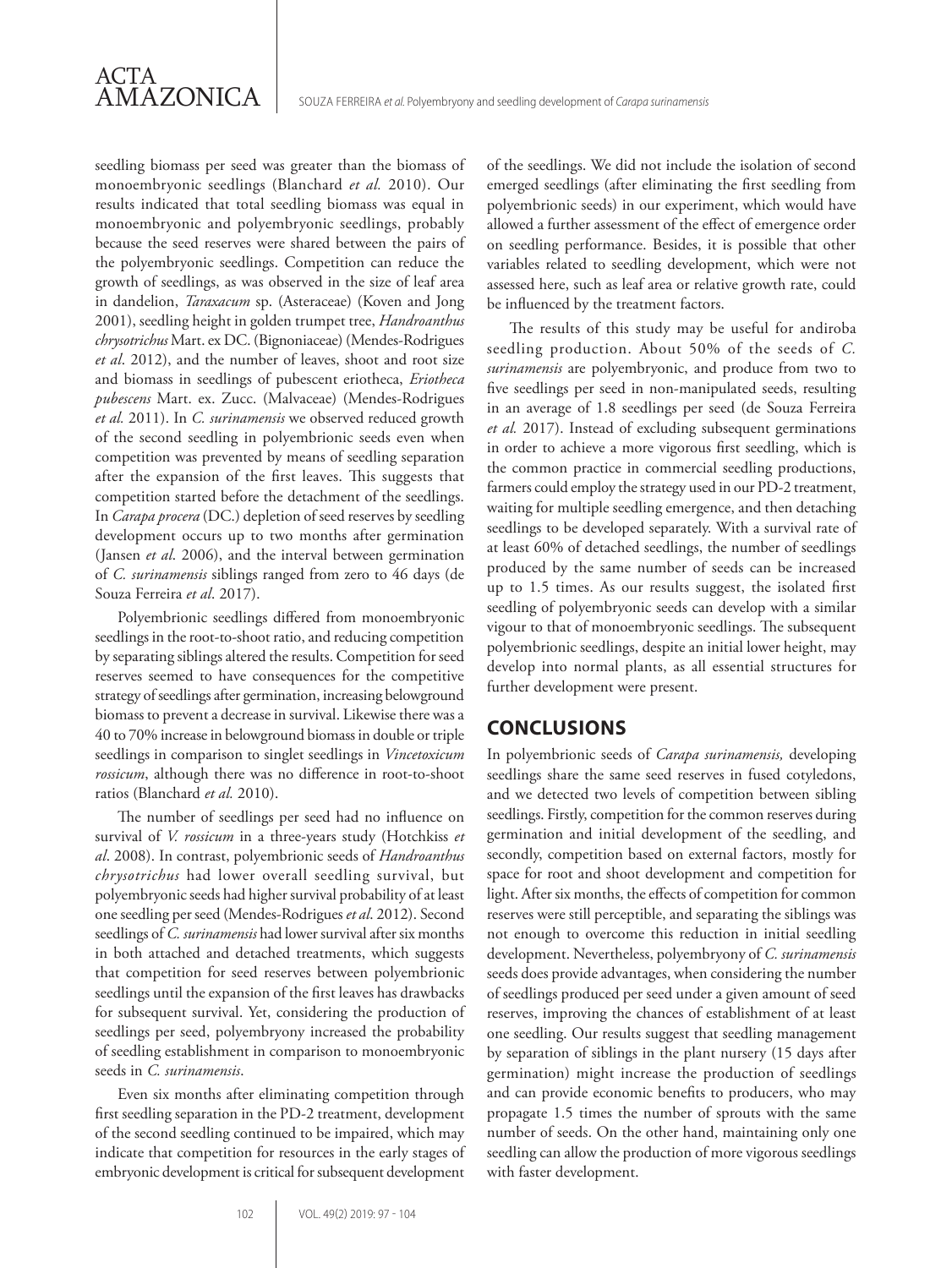## **ACKNOWLEDGMENTS**

This work was funded by Fundação de Amparo à Pesquisa do Estado do Amazonas - FAPEAM (edital 004/2009 REDEBIO), and is part of the MSc thesis of DNSF in the Graduate Program in Ecology at Instituto Nacional de Pesquisas da Amazônia (INPA), supported by a scholarship from Coordenação de Aperfeiçoamento de Pessoal de Nível Superior (CAPES). IDKF and JLCC are research fellows of Conselho Nacional de Desenvolvimento Científico e Tecnológico (CNPq). We would like to thank the anomymous reviewers and the editor of *Acta Amazonica* for valuable contributions that helped us to improve the manuscript.

### **REFERENCES**

- Amoêdo, S.C.; Ferraz, I.D.K. 2017. Seed quality evaluation by tetrazolium staining during a desiccation study of the recalcitrant seeds of *Carapa guianensis* Aubl. and *Carapa surinamensis* Miq. - Meliaceae. *African Journal of Agricultural Research,* 12: 1005-1013.
- Aublet, J.B.C.F. 1775. *Histoire des plantes de la Guiane françoise: rangées suivant la méthode sexuelle, avec plusieurs mémoires*. 1st ed. Pierre-François Didot, London & Paris, 375p.
- Bauch, J.; Dünisch, O. 2000. Comparison of growth dynamics and wood characteristics of plantation-grown and primary forest C*arapa guianensis* in Central Amazonia. *IAWA Journal*, 21: 321-333.
- Bewley, J.D.; Bradford, K.J.; Hilhorst, H.W.M. 2013. *Seeds: Physiology of Development, Germination and Dormancy*. 3rd ed. Springer, New York, 392p.
- Blanchard, M.L.; Barney, J.N.; Averill, K.M.; Mohler, C.L.; DiTommaso, A. 2010. Does polyembryony confer a competitive advantage to the invasive perennial vine V*incetoxicum rossicum* (Apocynaceae)? *American Journal of Botany,* 97: 251-260.
- Boufleuer, N.T. 2004*. Aspectos ecológicos de andiroba (Carapa guianensis Aublet, Meliaceae), visando seu manejo e conservação*. Masters thesis, Universidade Federal do Acre - UFAC, Rio Branco, Brasil. 72p.
- Carman, J.G. 1997. Asynchronous expression of duplicate genes in angiosperms may cause apomixis, bispory, tetraspory, and polyembryony. *Biological Journal of the Linnean Society,* 61: 51-94.
- Cheplick, G.P. 1992. Sibling competition in plants. *Journal of Ecology,* 80: 567-575.
- Connor, K.F.; Ferraz, I.D.K.; Bonner, F.T.; Vozzo, J.A. 1998. Effects of desiccation on seeds of *Carapa guianensis* Aubl. and *Carapa procera* DC. *Seed Technology*, 20: 71-82.
- de Souza Ferreira, D.N.; Camargo, J.L.C.; Ferraz, I.D.K. 2017. Multiple shoots of *Carapa surinamensis* seeds: Characterization and consequences in light of post-germination manipulation by rodents. *South African Journal of Botany*, 108: 346-351.
- Ferraz, I.D.K.; Camargo, J.L.C.; Sampaio, P.T.B. 2002. Sementes e plântulas de andiroba (*Carapa guianensis* Aubl. e *Carapa procera* DC.): aspectos botânicos, ecológicos e tecnológicos. *Acta Amazonica,* 32: 647-661.
- Fisch, S.T.V.; Ferraz, I.D.K.; Rodrigues, W.A. 1995. Distinguishing *Carapa guianensis* Aubl. from *Carapa procera* DC. (Meliaceae) by morphology of young seedlings. *Acta Amazonica,* 25: 193-200.
- Ganeshaiah, K.N.; Uma Shaanker, R.; Joshi, N.V. 1991. Evolution of polyembryony: Consequences to the fitness of mother and offspring. *Journal of Genetics*, 70: 103-127.
- Ghosh, R.B. 1972. Studies in the embryology of the family Meliaceae. IV. Fertilisation, endosperm and embryogeny of *Aphanamixis polystachya* (Wall.) Parker (Syn. *Amoora rohituka*  (W. & A.)). A medicinal plant with a discussion on its taxonomic status and horticulture. *Anales de la estación experimental de Aula Dei* Calcutta, 11: 396-403.
- Harshberger, J.W. 1902. The germination of the seeds of *Carapa guianensis* (Aubl.). *Proceedings of the Academy of Natural Sciences of Philadelphia*, 54: 122-126.
- Hiwale, S. 2015. Neem (*Azadirachta indica*). In: Hiwale, S. (Ed.). *Sustainable Horticulture in Semiarid Dry Lands*, Springer, New Delhi, p.281-290.
- Hotchkiss, E.E.; DiTommaso, A.; Brainard, D.C.; Mohler, C.L. 2008. Survival and performance of the invasive vine *Vincetoxicum rossicum* (Apocynaceae) from seeds of different embryo number under two light environments. *American Journal of Botany,* 95: 447-453.
- Jansen, P.A.; Bongers, F.; Prins, H.H.T. 2006. Tropical rodents change rapidly germinating seeds into long-term food supplies. *Oikos*, 113: 449-458.
- Kenfack, D. 2011. Resurrection in *Carapa* (Meliaceae): a reassessment of morphological variation and species boundaries using multivariate methods in a phylogenetic context. *Botanical Journal of the Linnean Society,* 165: 186-221.
- Koven, C.G.F.; Jong, G. 2001. The effect of intra-specific competition on seedlings of sexual and apomictic *Taraxacum officinale. Oikos,* 95: 25-30.
- Ladd, D.; Cappuccino, N. 2005. A field study of seed dispersal and seedling performance in the invasive exotic vine *Vincetoxicum rossicum. Canadian Journal of Botany,* 83: 1181-1188.
- Martínez-Gómez, P.; Gradziel, T.M. 2003. Sexual polyembryony in almond. *Sexual Plant Reproduction,* 16: 135-139.
- McEuen, A.B.; Steele, M.A. 2005. Atypical acorns appear to allow seed escape after apical notching by squirrels. *American Midland Naturalist*, 154: 450-458.
- Mendes-Rodrigues, C.; Ranal, M.A.; Oliveira, P.E. 2011. Does polyembryony reduce seed germination and seedling development in *Eriotheca pubescens* (Malvaceae: Bombacoideae)? *American Journal of Botany*, 98: 1613-1622.
- Mendes-Rodrigues, C.; Sampaio, D.S.; Costa, M.G.; Caetano, A.P.S.; Ranal, M.A.; Bittencourt Júnior, N.S.; Oliveira, P.E. 2012. Polyembryony increases embryo and seedling mortality but also enhances seed individual survival in *Handroanthus* species (Bignoniaceae). *Flora,* 207: 264-274.
- Mendonça, A.P.; Ferraz, I.D.K. 2007. Óleo de andiroba: processo tradicional da extração. *Acta Amazonica*, 37: 353-364.
- Rai, Y. 2014. Seedling behaviour and growth status of endangered medicinal tree *Amoora rohituka* (Roxb.) in Meerut, U.P. (India).